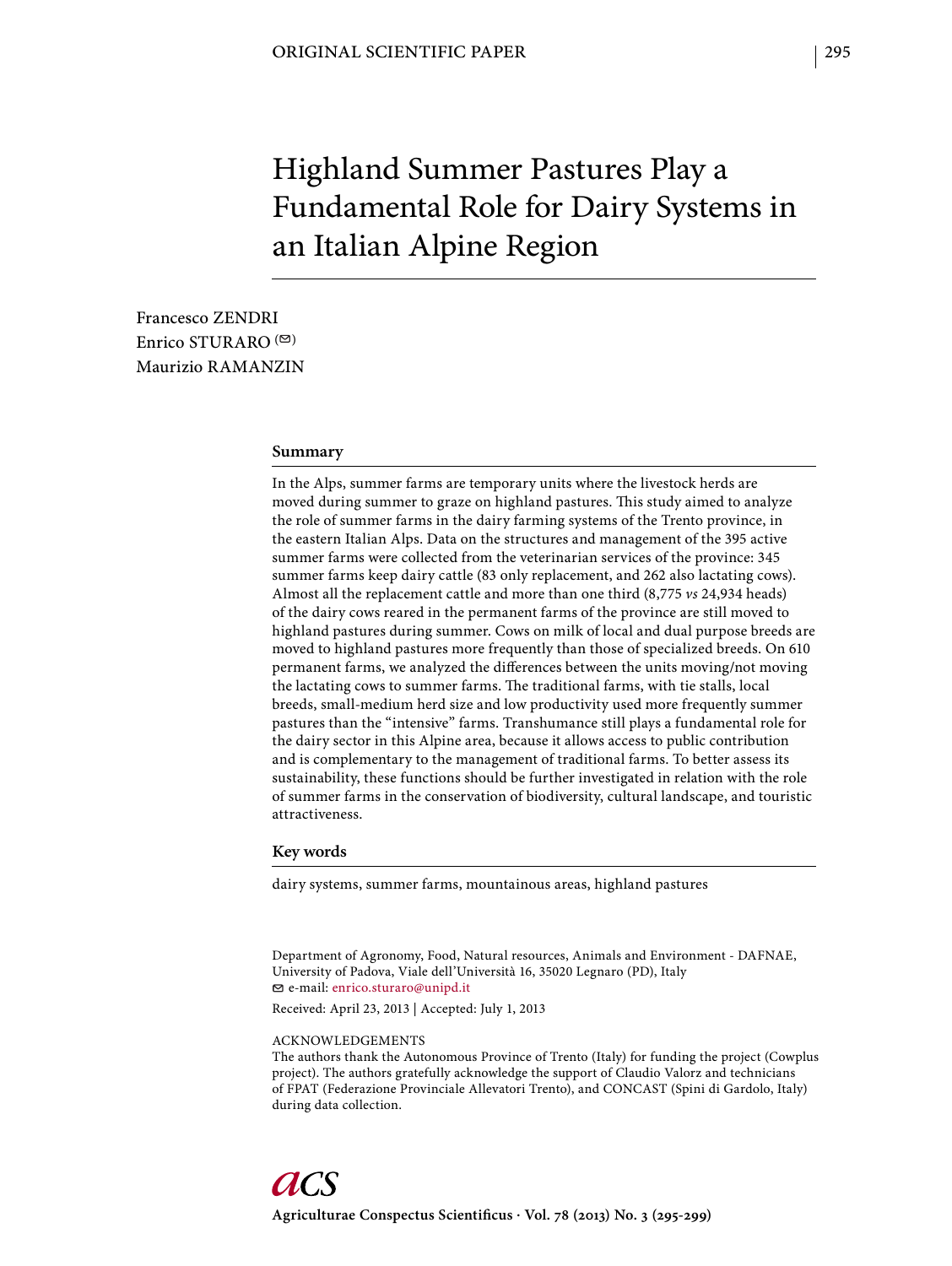## **Aim**

In the Alps, the seasonal transhumance of livestock herds to highland summer farms, which follows the seasonal and altitudinal gradient of vegetation growth, has been for centuries an essential practice for complementing the forage budget of the permanent lowland traditional farms (Orland, 2004). In the last decades, however, many traditional farms have been converted to intensive farms, or abandoned (Cocca et al., 2012; Streifeneder et al., 2007). Knowledge on how these processes of intensification and abandoning have influenced the traditional link between permanent farms and summer farms is necessary for devising locally effective agricultural policies, but is surprisingly scarce (Sturaro et al., 2013). The aim of this work was to investigate the role of summer farms in the dairy farming systems of the Trento province, taken as an example for the Alpine areas where livestock farming is still an important economic activity.

# **Material and methods**

The Autonomous Province of Trento, in the north eastern Italian Alps, covers a surface of 6,212 km2, with an elevation ranging from 66 to 3769 m asl. The utilized agricultural area (UAA) has an extension of 1372 km2, mainly composed by grassland and pastures (81%), followed by orchards and vineyards (17%); the arable crops represent only 2% (ISTAT, 2010). Dairy cattle farming is the most important livestock sector of the Province. The majority of dairy farms are members of cooperative dairies that produce typical and Protected Designation of Origin (PDO) cheeses (mainly "Trentingrana" PDO cheese, Bittante et al., 2011a and b; Endrizzi et al., 2013). Data on number of livestock heads (year 2011) in summer farms and in permanent farms were provided by the veterinarian services of the Province. Livestock was classified according to species and, for dairy cattle, category (lactating cows and replacement cattle) and breed. In addition, data for summer farms included elevation, amount of milk produced and of milk processed *in situ* for cheese making. We expected that cows of highly specialized breeds were moved to summer farms less frequently than cows of dual purpose or local breeds. To test this expectation, we compared with chi-square the breed composition (% of heads) of the lactating cows herds in summer farms with that of permanent farms. We also tested the Pearson correlation between breed composition of the herd and elevation of summer farms. Our hypothesis was that, with a "traditional" pasture management, the most productive breeds were more frequent in lower (and more productive) pastures.

One other aim of the study was to characterize the permanent farms that use summer farms for lactating cows in comparison with those that have abandoned this practice. For this purpose, we used data from a survey conducted in 2010 on 610 dairy farms (57% of total dairy farms), for a total of 19,531 dairy cows (78% of the total number of cows in the Trento Province), concerning the following structural and management features: type of stalling (tie *vs* free), use of total mixed rations (TMR), use of silages, use of summer farms for replacement and/or lactating cows. Data of milk production and composition (annual average values/farm) and the main destination of produced milk (dairy factories producing/not producing PDO cheese) were obtained from the Consortium of Cooperative Dairies of the Trento Province (CONCAST). The farms were divided into farms using and farms not using summer pastures for dairy cows (see results and discussion for this classification). To test the differences between the two groups we used a GLM analysis (PROC GLM, SAS 2008) for normally distributed variables (elevation, milk yield and quality) and log-transformed variables (number of lactating cows, herd size, agricultural surface and stocking rate). A one-way non-parametric analysis (PROC NPAR1WAY, SAS 2008) was used to analyse the mean proportion of breeds (% of heads) within herd; a chi-square test (PROC FREQ, SAS 2008) was used for the frequencies (use of total mixed ration, use of silages, tie stalls and number of farms conferring to PDO cheese dairy factories).

#### **Results and discussion**

Descriptive statistics for summer farms are given in Table 1. Of the 395 units still active, 345 (87%) keep dairy cattle, and 50 keep sheep and goats. These latter summer farms are located at higher elevations than those with cattle, and use pastures poorly suitable for large ruminants. All the summer farms with cattle keep dry cows and replacement cattle, and 262 (75%) keep also lactating cows. The average herd size is 40 livestock units (LU), for the summer farms keeping only replacement cattle and dry cows, and around 70 for those keeping also lactating cows. These sizes are larger than that of permanent farms (see Table 2), because summer farms are publicly owned (mostly by municipalities), and each unit keeps livestock from different permanent farms (on average, each summer farm receives cattle from 4.3±3.9 different permanent farms).

On a total of 24,894 cattle heads moved to the summer farms of the Trento province, 20,564 came from permanent farms of

| Table 1. Descriptive statistics of summer farms      |             |                           |                         |
|------------------------------------------------------|-------------|---------------------------|-------------------------|
| Variable                                             | Number      | Elevation (mean $\pm$ SD) | LU/unit (mean $\pm$ SD) |
| Total summer farms (n)                               | 395         | $1664 \pm 250$            | $55 \pm 52$             |
| Summer farms with dairy cattle                       | 345         |                           |                         |
| - only replacement cattle and dry cows               | 83          | $1653 \pm 287$            | $42 \pm 35$             |
| - also lactating cows                                | 262         | $1651 \pm 245$            | $67 \pm 43$             |
| - with cheese making                                 | 92          | $1661 \pm 235$            | $72 \pm 43$             |
| - with agro-tourism (bar, restaurant, accommodation) | 39          |                           |                         |
| Milk processed/milk produced in summer farms (tons)  | 2,362/6,527 |                           |                         |
| Summer farms for sheep and goat (n)                  | 50          | $1799 \pm 202$            | $96 \pm 83$             |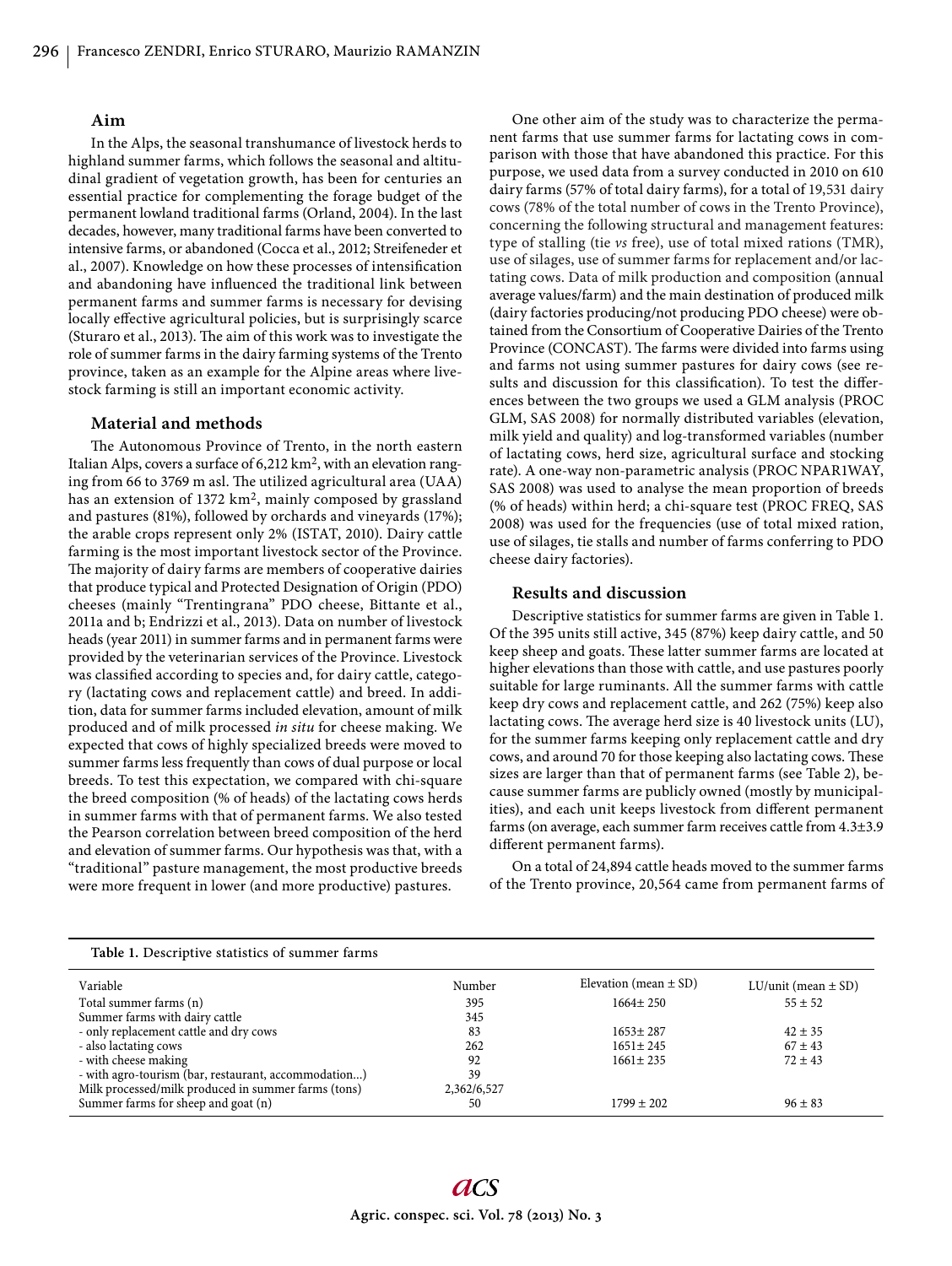the same Province (11,789 replacement cattle and 8,775 lactating cows), while the rest came from permanent farms of the bordering provinces. Considering only the Trento province, the total number of heifers moved to summer pastures account for more than 90% of those farmed in permanent farms (11,789 *vs* 13,280), while lactating cows account for 35% of the total (8,775 *vs* 24,934). The milk produced in summer farms is processed in *situ* in 92 units (35% of those producing milk), for a limited proportion (36%) of the total production (Table 1). Dairy factories collect the rest. Only 32 summer farms, all of which produce their cheese for direct marketing, offer agro-tourism services (i.e. bar/restaurant/accommodation for tourists).

The composition of the lactating cows herds in summer farms differed from that of the herds in permanent farms (Figure 1). Specialized breeds, and especially Holstein Friesian, were less frequent in summer than in permanent farms, while the opposite was true for dual purpose (Simmental) and local (Alpine Grey, Rendena) breeds (Chi square  $=3,809$ ; df=5; p<0.001). This was clearly because only part of the permanent farms with specialized breeds moved lactating cows to summer farms, while almost all the farms with dual purpose and local breeds moved the entire herd (see below).

In contrast with our expectation, the elevation of summer farms did not show any relationship with the proportion of specialized and local-dual purpose breeds in their herds (specialized breeds r=-0.06, P=0.35; local-dual purpose breeds:  $r=-0.07$ ,  $P=0.29$ ). Probably, the use of supplementary feeding in summer farms permits the transhumance of high productive cows also to higher elevations (Bovolenta et al., 2009), and in any case the proportion of specialized breeds is always quite low in summer farms.

The permanent farms moving lactating cows to summer farms showed significant structural and management differences from



**Figure 1.** Breed composition (% of heads) of lactating cows herds in permanent farms and in summer farms

those that did not move their lactating cows (Table 2). The first group showed smaller herd sizes, with a lower proportion of specialized breeds and a higher proportion of dual purpose/local breeds, and a lower milk yield. The differences between groups in terms of milk quality, although statistically significant, were small and practically irrelevant. In accord with the smaller herd size, farms moving the dairy cows to highland pastures managed smaller land surfaces as respect to the other group (13.9 *vs* 21.9 ha). However, stocking rates were also lower (2.27 *vs* 2.70 LU/ha), partly because moving the herd, or part of it, to summer farms reduced the average LU presence in the lowland managed area. These farms, finally, were characterized by tie stalls (273 of the 334 farms) and by a traditional feeding strategy, with a negligible use of total mixed ration and silages (Table 2).

The percentage of farms conferring milk to cooperative dairies producing PDO cheese was significantly higher for the group moving the cows on milk to highland pastures. Our re-

**Table 2.** Characteristics of permanent farms using and not using summer highland pastures for lactating cows (LSmeans or frequencies)

| Variable                                | Farms using summer pastures | Farms without summer pastures | P       | $R^2$ (%)/ $\chi^2$      |
|-----------------------------------------|-----------------------------|-------------------------------|---------|--------------------------|
| Number of permanent dairy farms         | 334                         | 276                           |         |                          |
| Lactating cows (number)                 | 23.3                        | 42.4                          | < 0.001 | 8.3                      |
| Herd size (Livestock Unit, LU)          | 30.9                        | 55.4                          | < 0.001 | 7.9                      |
| Brown Swiss (% of LU)                   | 48.8                        | 42.6                          | 0.036   |                          |
| Holstein Friesian (% of LU)             | 9.4                         | 36.1                          | < 0.001 | $\overline{\phantom{a}}$ |
| Simmental (% of LU)                     | 12.2                        | 7.9                           | 0.007   |                          |
| Rendena (% of LU)                       | 11.2                        | 2.6                           | < 0.001 |                          |
| Alpine Grey (% of LU)                   | 9.8                         | 2.9                           | < 0.001 |                          |
| Crossbreed (% of LU)                    | 8.5                         | 8.0                           | 0.530   |                          |
| Elevation of permanent farms (m asl)    | 879                         | 731                           | < 0.001 | 5.4                      |
| Agricultural surface (ha)               | 13.1                        | 21.9                          | < 0.001 | 9.1                      |
| Stocking rate (LU/ha)**                 | 2.27                        | 2.70                          | 0.067   | 0.6                      |
| Use of total mixed ration (frequencies) | 23/334                      | 95/276                        | < 0.001 | 73.4                     |
| Use of silages (frequencies)            | 13/334                      | 82/276                        | < 0.001 | 76.6                     |
| Tie stalls (frequencies)                | 273/334                     | 171/276                       | < 0.001 | 29.8                     |
| Milk yield (kg/day/head)                | 19.1                        | 21.9                          | < 0.001 | 7.9                      |
| Fat content (%)                         | 3.91                        | 3.97                          | < 0.001 | 1.8                      |
| Casein (%)                              | 2.70                        | 2.73                          | < 0.001 | 1.3                      |
| <b>SCS</b>                              | 3.23                        | 3.19                          | 0.528   | 0.1                      |
| Farms producing milk for PDO cheese     | 203/334                     | 118/276                       | < 0.001 | 19.7                     |

\*: R<sup>2</sup> is given for variables with normal or log-transformed distribution;  $\chi^2$  is given for frequencies; \*\*: calculated with exclusion of LU moved to summer farms, for the corresponding summering period, as: total LU – LU moved to summer farms\* summering periods (months)/12.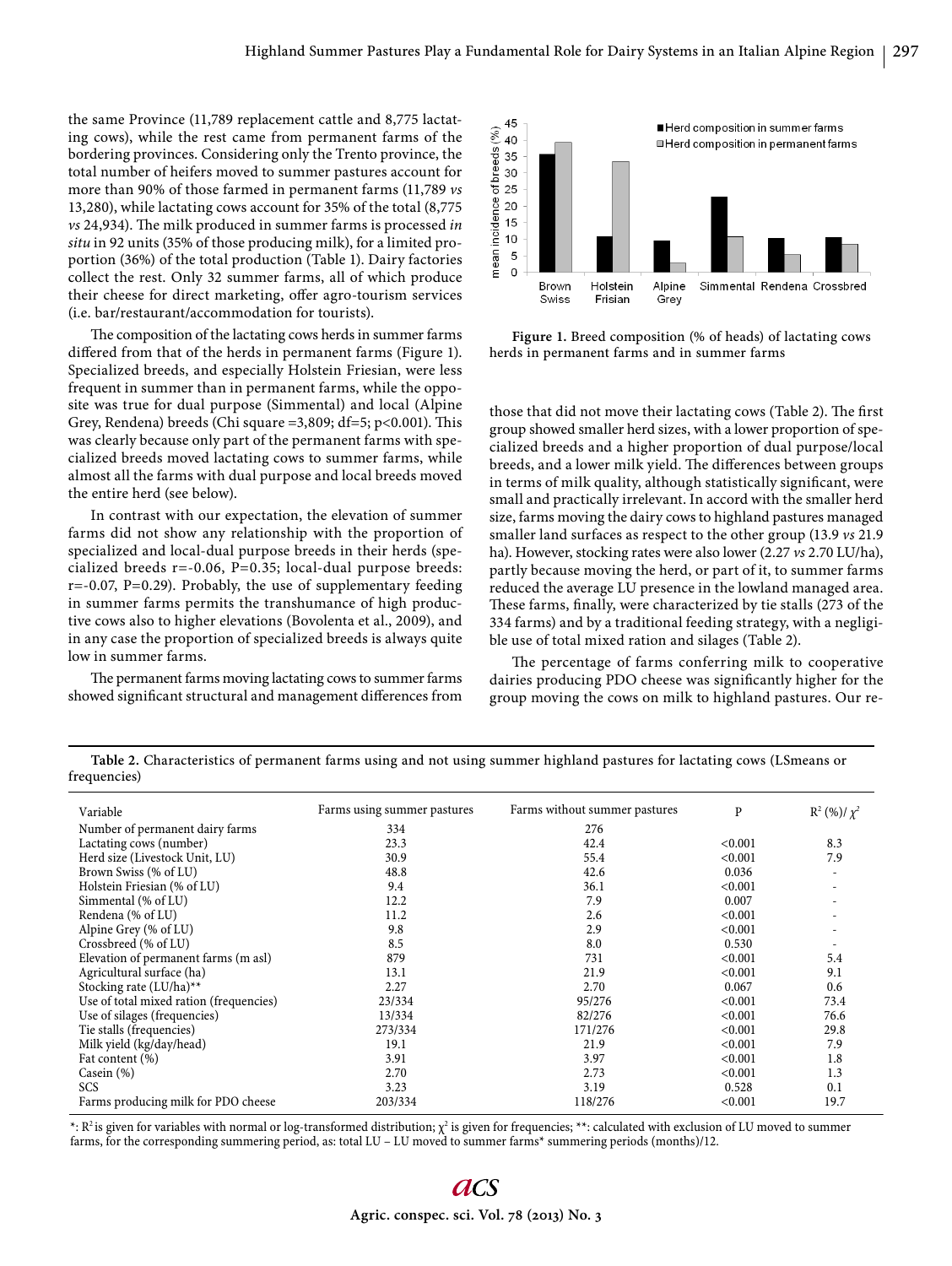sults indicate that the summer farms in the Trento Province are still important for the permanent dairy farms, although for different reasons than in the past. The practice of transhumance is here supported by public contributes, with no differentiation between lactating cows or replacement cattle/dry cows. To take advantage of this opportunity, almost all the dairy farms move their replacement cattle to highland pastures during summer. Lactating cows, in contrast with replacement cattle and dry cows, can be highly demanding in terms of feeding and milking practices and general environmental conditions (Bovolenta et al., 2008 and 2009). Our results indicate that a large percentage of the traditional farms still move their lactating cows to summer pastures, while a relevant number of intensive, modern farms have abandoned this practice. This can be related to the breed composition of the herds. In both traditional and intensive farms, Brown Swiss is the most frequent breed, because of the good productivity and the very good milk composition and technological properties (Cecchinato et al., 2013), accompanied by a fairly good fertility (Tiezzi et al., 2012). However, in the traditional farms there is also a remarkable proportion of dual purpose, local breeds that are highly suitable to moving and feeding on highland pastures, in contrast with the Holstein Friesian breed, which is kept especially in the intensive farms. In addition, the traditional farms often keep their cows in tie stall, which has two consequences: the animals are used to the milking equipment of summer farms (milking parlours typical of intensive permanent farms are seldom found in summer farms), and the period of free movement during the stay in summer farms is beneficial for their health (Mattiello et al., 2005).

The transhumance of lactating cows to summer farms, when associated to cheese making and direct selling through agro-touristic activities, may significantly increase the added value of the milk (Penati et al., 2011). This opportunity is, however, scarcely exploited in the Trento province. Similarly to what found in the bordering Veneto region (Sturaro et al., 2013), only a minority of the summer farms have been renovated and equipped with the necessary facilities. However, we also suppose that many farmers who sell their milk to PDO cheese dairies are not encouraged to venture into the complications of cheese making and selling, because they already obtain a high price from their milk (in 2012, the average price of 1 kg of milk reached 0.60 Euros).

### **Conclusion**

Our results suggest that the use of summer farms by the dairy permanent farms is now sustained by the access to public contributions and by the traditional dairy farms that still resist to intensification or abandonment. The future CAP reform after 2013 will link the public subsidies to the environmental services of farming (Kaley and Baldock, 2011). To this purpose, transhumance may be beneficial because it reduces the burden of animal biomass on the lowlands, and may contribute to the conservation of grassland habitats that are important for the cultural landscape and biodiversity (Giupponi et al., 2006). In this study we did not address the issue of pasture management in summer farms, but the fact that their elevation, which can be retained as a proxy of productivity, was unrelated to the category and breed of livestock summered suggests that the traditional link between livestock needs and pasture maintenance might have relaxed (Sturaro et al., 2013). In addition, summer farms have value also because they are part of the cultural heritage (Kianicka et al., 2010) and contribute to the touristic attractiveness (Gios et al., 2006). For these purposes, it is important that the traditional practices of milk production and local processing are not dismissed. In conclusion, the link between permanent and summer farms must be maintained, with particular attention to the quality of the pasture management and to the multifunction services that dairy cows can provide in mountainous areas.

#### **References**

- Bittante G., Cecchinato A., Cologna N., Penasa M., Tiezzi F., De Marchi M. (2011a). Factors affecting the incidence of first-quality wheels of Trentingrana cheese. J. Dairy Sci. 94: 3700-3707
- Bittante G., Cologna N., Cecchinato A., De Marchi M., Penasa M., Tiezzi F., Endrizzi I., Gasperi F. (2011b). Monitoring of sensory attributes used in the quality payment system of Trentingrana cheese. J. Dairy Sci. 94: 5699-5709
- Bovolenta S., Saccà E., Corazzin M., Gasperi F., Biasioli F., Ventura W. (2008). Effects of stocking density and supplement level on milk production and cheese characteristics in Brown cows grazing on mountain pasture. J. Dairy Res. 75: 357-364
- Bovolenta S., Corazzin M., Saccà E., Gasperi F., Biasioli F., Ventura W. (2009). Performance and cheese quality of Brown cows grazing on mountain pasture fed two different levels of supplementation. Livest. Sci. 124: 58-65
- Cecchinato A., Cipolat-Gotet C., Casellas J., Penasa M., Rossoni A., Bittante G. (2013). Genetic analysis of rennet coagulation time, curd-firming rate, and curd firmness assessed on an extended testing period using mechanical and near-infrared instruments. J. Dairy Sci., 96: 50-62
- Cocca G., Sturaro E., Gallo L., Ramanzin M. (2012). Is the abandonment of traditional livestock farming systems the main driver of mountain landscape change in Alpine areas? Land Use Policy 29: 878–886
- Endrizzi I., Aprea E., Biasioli F., Corollaro ML., Demattè ML., Penasa M., Bittante G., Gasperi F. (2013). Implementing sensory analysis principles in the quality control of PDO products: a critical evaluation of a real-world case study. J. Sensory Studies 28: 14–24
- Gios G., Goio I., Notaro S., Raffaelli R. (2006). The value of natural resources for tourism: a case study of the Italian Alps. Int. J. Tourism Res. 8: 77–85
- Giupponi C., Ramanzin M., Sturaro E., Fuser S. (2006). Climate and land use changes, biodiversity and agri-environmental measures in the Belluno Province, Italy. Environ. Sci. Policy 9:163-173
- ISTAT, Istituto Nazionale di Statistica (2010). VI Censimento generale dell'Agricoltura. Roma.
- Kaley H., Baldock D. (2011). Greening the CAP: Delivering Environmental Outcomes Through Pillar One. Institute for European Environmental Policy, p. 26
- Kianicka S., Knab L., Buchecker M. (2010). Maiensäss Swiss Alpine summer farms - an element of cultural heritage between conservation and further development: a qualitative case study. Int. J. Heritage Stud. 16: 486-507
- Mattiello S., Arduino D., Tosi M.V., Carenzi C. (2005). Survey on housing, management and welfare of dairy cattle in tie-stalls in western Italian Alps. Acta Agr. Scand. AAN. 55: 31-39
- Orland B. (2004). Alpine Milk: Dairy Farming as a Pre-modern Strategy of Land Use. Environ. Hist. 10: 327–364
- Penati C., Berentsen P.B.M., Tamburini A., Sandrucci A., de Boer I.J.M. (2011). Effect of abandoning highland grazing on nutrient balances and economic performance on Italian Alpine dairy farms. Livest. Sci. 139: 142-149